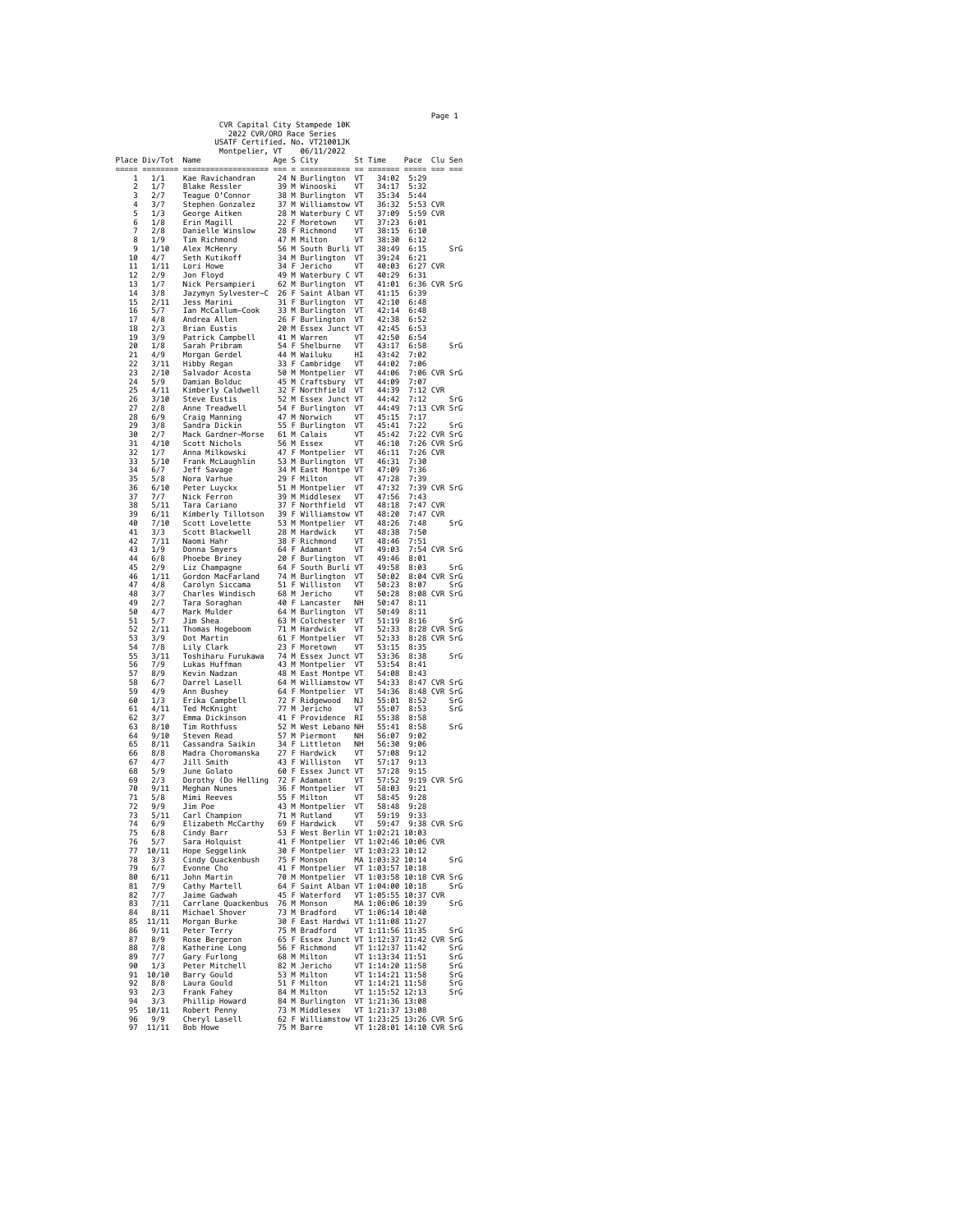|                                                                                                                                                                                                                                                  | CVR Capital City Stampede 10K<br>2022 CVR/ORO Race Series |                            |               |
|--------------------------------------------------------------------------------------------------------------------------------------------------------------------------------------------------------------------------------------------------|-----------------------------------------------------------|----------------------------|---------------|
|                                                                                                                                                                                                                                                  | USATF Certified. No. VT21001JK                            |                            |               |
| Montpelier, VT<br>NORSKSORSKSK NON-BINARY AGE GROUP RESULTS NORSKSORSKSORSK                                                                                                                                                                      | 06/11/2022                                                |                            |               |
|                                                                                                                                                                                                                                                  |                                                           |                            |               |
| NONB AGE GROUP: 20 - 29                                                                                                                                                                                                                          |                                                           |                            |               |
| Place Div<br>1 Kae<br>Ravichandran<br>1                                                                                                                                                                                                          |                                                           | 24 Burlington              | VT<br>34:02   |
|                                                                                                                                                                                                                                                  |                                                           |                            |               |
|                                                                                                                                                                                                                                                  |                                                           |                            |               |
|                                                                                                                                                                                                                                                  |                                                           |                            |               |
|                                                                                                                                                                                                                                                  |                                                           |                            |               |
|                                                                                                                                                                                                                                                  | CVR Capital City Stampede 10K<br>2022 CVR/ORO Race Series |                            |               |
|                                                                                                                                                                                                                                                  | USATF Certified. No. VT21001JK                            |                            |               |
|                                                                                                                                                                                                                                                  | Montpelier, VT 06/11/2022                                 |                            |               |
|                                                                                                                                                                                                                                                  | *********** AGE GROUP RESULTS ***************             |                            |               |
|                                                                                                                                                                                                                                                  | FEMALE AGE GROUP 01 - 19                                  |                            |               |
| Record 38:56 by Caitlin Compton in 1999                                                                                                                                                                                                          | MALE AGE GROUP 01 - 19                                    |                            |               |
| Record 32:37 by Brent Coon in 1985                                                                                                                                                                                                               |                                                           |                            |               |
| 6 Erin Magill<br>1                                                                                                                                                                                                                               | FEMALE AGE GROUP 20 - 29<br>22 Moretown                   | VT<br>37:23                |               |
| 2<br>7 Danielle Winslow                                                                                                                                                                                                                          | 28 Richmond                                               | VT<br>38:15                |               |
| 14 Jacques Sylvester-C 26 Saint Albans<br>3                                                                                                                                                                                                      |                                                           | VT<br>41:15                |               |
| 4<br>17 Andrea Allen<br>17 Andrea Allen<br>18 Nora Varhue<br>14 Phoebe Briney<br>20 Burlington<br>20 Burlington<br>20 Moretown<br>5                                                                                                              | 26 Burlington                                             | VT<br>42:38<br>VT<br>47:28 |               |
| 6                                                                                                                                                                                                                                                |                                                           | VT<br>49:46                |               |
| 54 Lily Clark <sup>23</sup> Moretown<br>66 Madra Choromanska 27 Hardwick<br>$\overline{7}$<br>8                                                                                                                                                  |                                                           | VT<br>53:15<br>VT<br>57:08 |               |
| Record 35:28 by Lea Hayer in 1983                                                                                                                                                                                                                |                                                           |                            |               |
| 1                                                                                                                                                                                                                                                | MALE AGE GROUP 20 - 29                                    | VT<br>37:09                | <b>CVR</b>    |
| 5 George Aitken<br>2<br>18 Brian Eustis                                                                                                                                                                                                          | 28 Waterbury Center<br>20 Essex Junction                  | VT<br>42:45                |               |
| 41 Scott Blackwell<br>3                                                                                                                                                                                                                          | 28 Hardwick                                               | VT<br>48:38                |               |
| Record 30:26 by Eric Morse in 1993                                                                                                                                                                                                               | FEMALE AGE GROUP 30 - 39                                  |                            |               |
| 1<br>11 Lori Howe                                                                                                                                                                                                                                | 34 Jericho                                                | VT<br>40:03                | <b>CVR</b>    |
| 2<br>15 Jess Marini<br>3<br>22 Hibby Regan                                                                                                                                                                                                       | 31 Burlington<br>33 Cambridge                             | VT<br>42:10<br>VT<br>44:02 |               |
| 25 Kimberly Caldwell 32 Northfield<br>38 Tara Cariano 37 Northfield<br>4                                                                                                                                                                         |                                                           | VT<br>44:39                | <b>CVR</b>    |
| 5                                                                                                                                                                                                                                                |                                                           | VT<br>48:18                | <b>CVR</b>    |
| 39 Kimberly Tillotson 39 Williamstown<br>6<br>7                                                                                                                                                                                                  |                                                           | VT<br>48:20<br>VT<br>48:46 | <b>CVR</b>    |
| 8                                                                                                                                                                                                                                                |                                                           | <b>NH</b><br>56:30         |               |
| 9<br>10                                                                                                                                                                                                                                          |                                                           | VT<br>58:03<br>VT 1:03:23  |               |
| 11                                                                                                                                                                                                                                               | 30 East Hardwick                                          | VT 1:11:08                 |               |
| Record 36:37 by Kasie Enman in 2018                                                                                                                                                                                                              | MALE AGE GROUP 30 - 39                                    |                            |               |
| 1<br>שנ וכאוב 1991<br>39 Winooski 39 Winooski 37 Teague 0'Connor<br>4 Stenhen Communication                                                                                                                                                      |                                                           | VT<br>34:17                |               |
| $\mathcal{P}$<br>3                                                                                                                                                                                                                               | 38 Burlington                                             | VT<br>35:34<br>VT<br>36:32 | <b>CVR</b>    |
| 4 Stephen Gonzalez 37 Williamstown<br>10 Seth Kutikoff 34 Burlington<br>4                                                                                                                                                                        |                                                           | VT<br>39:24                |               |
| 5<br>16 Ian McCallum-Cook                                                                                                                                                                                                                        | 34 Burlington<br>33 Burlington                            | VT<br>42:14                |               |
| 34 Jeff Savage<br>6<br>37 Nick Ferron<br>$\overline{7}$                                                                                                                                                                                          | 34 East Montpelier VT<br>39 Middlesex                     | 47:09<br>VT<br>47:56       |               |
| Record 30:50 by Eric Morse in 1995                                                                                                                                                                                                               |                                                           |                            |               |
| 32 Anna Milkowski<br>1                                                                                                                                                                                                                           | FEMALE AGE GROUP 40 - 49<br>47 Montpelier                 | VT<br>46:11                | <b>CVR</b>    |
| 2<br>49 Tara Soraghan                                                                                                                                                                                                                            | 40 Lancaster                                              | NH<br>50:47                |               |
| 3<br>62 Emma Dickinson<br>4                                                                                                                                                                                                                      | 41 Providence                                             | RI<br>55:38<br>VT<br>57:17 |               |
| 67 Jill Smith<br>5<br>76 Sara Holquist                                                                                                                                                                                                           | 43 Williston<br>41 Montpelier                             | VT 1:02:46                 | <b>CVR</b>    |
| 79 Evonne Cho<br>6                                                                                                                                                                                                                               | 41 Montpelier                                             | VT 1:03:57                 |               |
| 82 Jaime Gadwah<br>$\overline{7}$<br>Record 38:29 by Sue Barber in 1997                                                                                                                                                                          | 45 Waterford                                              | VT 1:05:55                 | <b>CVR</b>    |
|                                                                                                                                                                                                                                                  |                                                           |                            |               |
|                                                                                                                                                                                                                                                  | MALE AGE GROUP 40 - 49                                    |                            |               |
| 8 Tim Richmond<br>1                                                                                                                                                                                                                              | 47 Milton                                                 | VT<br>38:30                |               |
| 12 Jon Floyd<br>$\mathcal{P}$<br>3<br>19 Patrick Campbell                                                                                                                                                                                        | 49 Waterbury Center<br>41 Warren                          | VT<br>40:29<br>VT<br>42:50 |               |
| 4<br>21 Morgan Gerdel                                                                                                                                                                                                                            | 44 Wailuku                                                | ΗI<br>43:42                |               |
| 5<br>24 Damian Bolduc<br>6<br>28 Craig Manning                                                                                                                                                                                                   | 45 Craftsbury Cmmn<br>47 Norwich                          | VT<br>44:09<br>VT<br>45:15 |               |
| $\overline{7}$<br>56 Lukas Huffman                                                                                                                                                                                                               | 43 Montpelier                                             | VT<br>53:54                |               |
| 8<br>57 Kevin Nadzan                                                                                                                                                                                                                             | 48 East Montpelier VT 54:08                               |                            |               |
| 72 Jim Poe<br>9<br>Record 34:00 by Randy Sightler in 2001                                                                                                                                                                                        | 43 Montpelier                                             | VT 58:48                   |               |
|                                                                                                                                                                                                                                                  |                                                           |                            |               |
| $\mathbf{1}$<br>2                                                                                                                                                                                                                                |                                                           |                            | 44:49 SrG CVR |
| 3                                                                                                                                                                                                                                                |                                                           |                            |               |
| 4<br>5                                                                                                                                                                                                                                           |                                                           |                            |               |
| 6                                                                                                                                                                                                                                                |                                                           |                            |               |
| 7                                                                                                                                                                                                                                                |                                                           |                            |               |
| 8<br>Record 41:41 by Moira Durnin in 2001                                                                                                                                                                                                        |                                                           |                            |               |
|                                                                                                                                                                                                                                                  |                                                           |                            |               |
| $\mathbf{1}$<br>2                                                                                                                                                                                                                                |                                                           |                            |               |
| 3                                                                                                                                                                                                                                                |                                                           |                            |               |
| 4<br>5                                                                                                                                                                                                                                           |                                                           |                            |               |
| 6                                                                                                                                                                                                                                                |                                                           |                            |               |
| 7                                                                                                                                                                                                                                                |                                                           |                            |               |
| MALE AGE GROUP $50 - 59$<br>23 Salvador Acosta $56$ South Burlington VT 38:49 SrG CVR<br>23 Salvador Acosta $59$ Montpelier VT 44:06 SrG CVR<br>21 Scott Richols $52$ Essex Junction VT 46:10 SrG CVR<br>33 Frank McLaughlin $53$ Burl<br>8<br>9 |                                                           |                            |               |
| 10                                                                                                                                                                                                                                               |                                                           |                            |               |
| Record 34:44 by Doug MacGregor in 1990<br>FEMALE AGE GROUP 60 - 69<br>1 43 Donna Smyers 64 Adamant VT 49:03 SrG<br>2 45 Liz Champagne 64 South Burlington VT 49:58 SrG                                                                           |                                                           |                            |               |
|                                                                                                                                                                                                                                                  |                                                           | VT 49:03 SrG CVR           |               |
|                                                                                                                                                                                                                                                  |                                                           |                            |               |